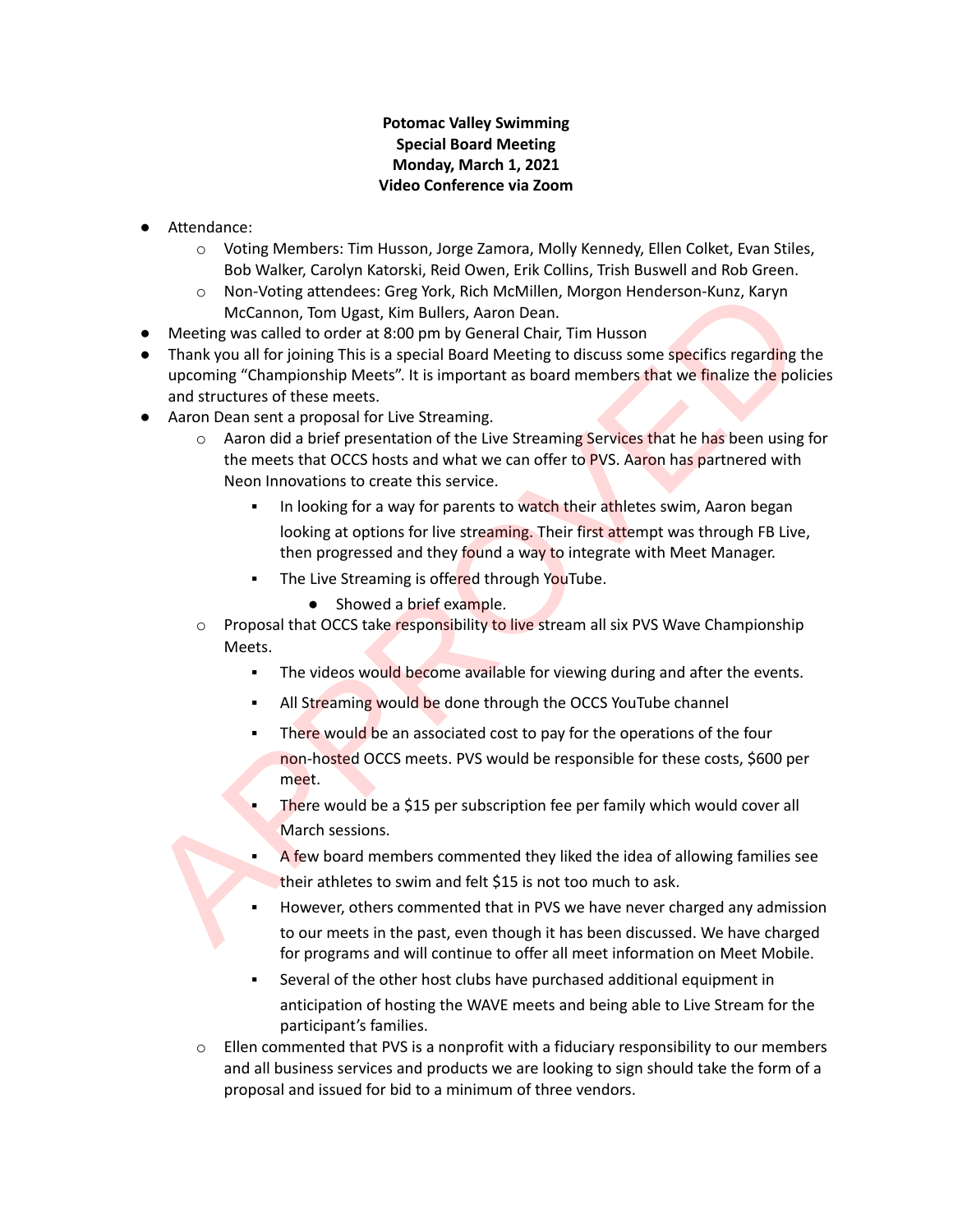- $\circ$  Another person added that we need to think of our families and how we can help them and not continuously charge them even more.
	- David Arluck, from Fitter & Faster has offered \$2000 to the LSC to help support live streaming. This would be a "sponsorship".
- $\circ$  The proposal from Aaron is to give a service that is the same level service for all 6 of the meets.
- o The ultimate question is "does PVS want to charge families an additional \$15 to offer the same live streaming service to all families for all the meets?"
- $\circ$  If the fee is added into the meet fee, then how long is the viewing available, once the meet is over?
	- Up until now, the surcharge has covered the viewing, now it will be
	- **EXECT** After March, the videos will be available to anyone even if they do not have a subscription.
	- **•** Others indicated that their live streaming service is free and live on Facebook so you can go back and look anytime.
- **o Motion that we accept the Live Streaming Service proposal presented by Aaron Dean, to live stream all PVS WAVE meets, charging \$15 subscription to each family and pay the operating fee at the two wave meets, seconded and defeated.**
	- Aaron was thanked for his presentation.
- Implemented for a one meet policy, that athletes can only swim a PVS Wave meet or one of the Out of Town Champs meets.
	- $\circ$  At an earlier PVS Board Meeting, a policy was implemented to attempt to give as many swimmers the opportunity to swim as possible, to only swim in only one PVS Wave Championship meet OR one of the out of town meets such as Sectionals, Juniors, NCSA, etc*.*
	- $\circ$  What sort of penalty do we follow if a club enters a swimmer in two meets.
	- $\circ$  Tim Husson suggested a similar \$100 fine per occurrence for violating this policy.
- Should they also be removed from the meet? In some cases we might not know until after the fact. However, Tim and other meet managers have commented there is an easy way to cross reference then we should be able to double check this quickly and easily, since the entry deadlines are the same for both wave 1 and wave 2. Some we seearally service valid manning service with the meeting.<br>
The free is added into the meet fee, then how long is the viewing available, once the<br>
The free is added into the meet fee, then how long is the viewing, n
	- There is likely very little overlap between wave 2 and wave 3.
	- Tim feels that we need something in place just in case.
	- Several Board members feel the penalty should be a stricter, more than \$100 per incident. As a reminder the fine would be assessed to the club. The club could then collect from the swimmer.
	- $\circ$  Are we overstepping our bounds by penalizing swimmers for participating in these out of town, non-PVS sanctioned meets? What would USA Swimming say considering the Ted Stevens Act?
		- Our goal is to ensure that we get the most number of swimmers in PVS meets.